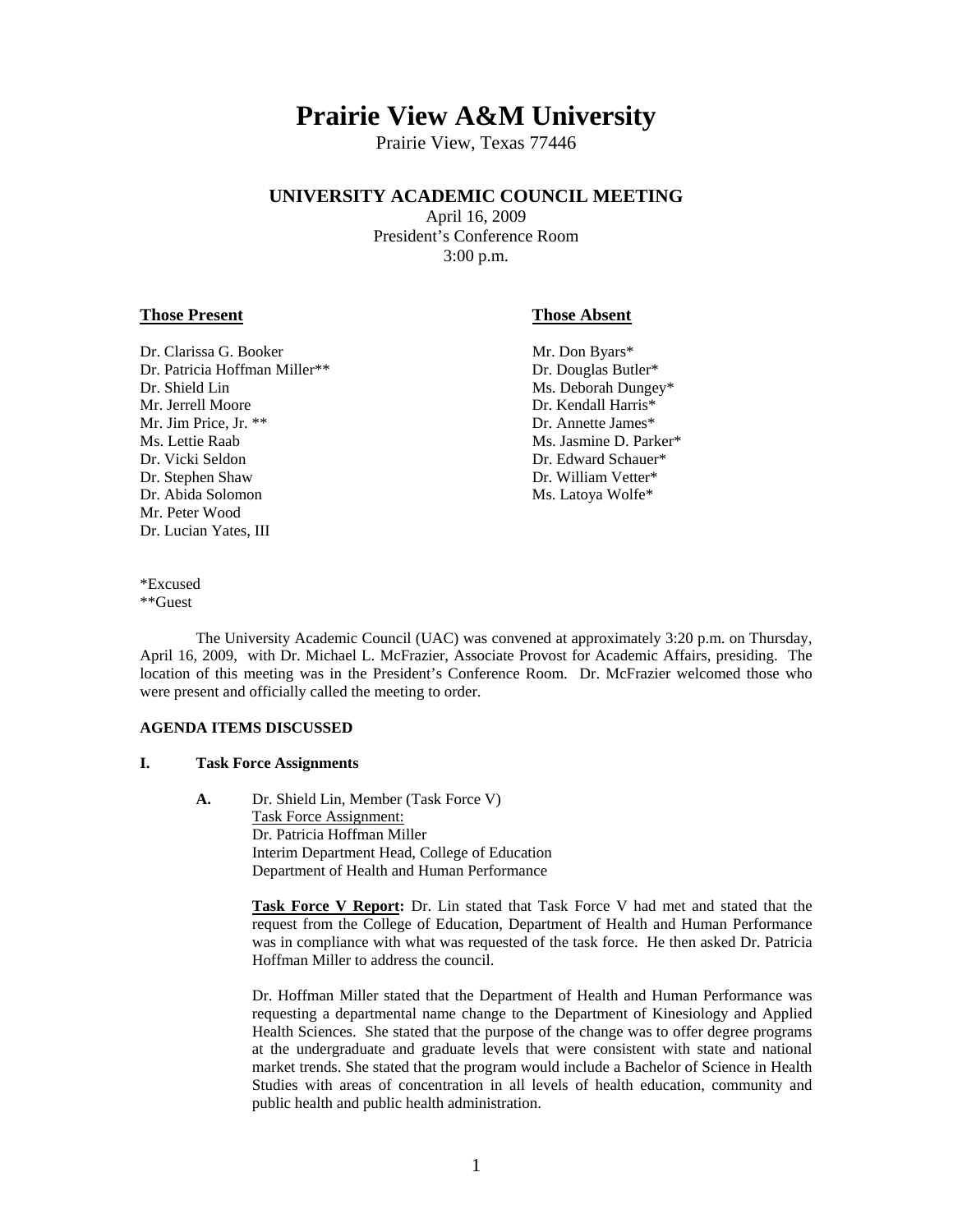In addition, a Bachelor of Science in Human performance with areas of concentration to include Kinesiology in all levels of physical education certification, all levels of adapted physical education certification, kinesiology in Exercise Science/sports administration and Kinesiology-Exercise Science with a pre-physical therapy option would also be offered. She further stated that many students had left the University because this program was not being offered as an option for them. She concluded by stating that faculty were in place to teach the courses proposed in the new degree plans. Dr. Booker expressed her concerns relative to the pool conditions in support of the program. Dr. Hoffman-Miller received favorable commendations following her presentation.

 **Motion:** Dr. Lin moved and Mr. Wood seconded the motion that the request presented by Dr. Hoffman Miller be approved. **The motion carried unanimously.** 

#### **II. Task Force Assignments**

**B.** Dr. Clarissa G. Booker (Task Force IV) Task Force Assignment: Dr. Vick Seldon Associate Professor Department of Music and Drama

> Dr. Booker stated that she, along with her task force members had met with the Department of Music and Drama and was prepared to make a recommendation to the UAC. She then commended the Department of Music and asked Dr. Seldon to address the council.

> Dr. Seldon stated that the Music and Theatre Department was requesting approval to delete one course and add six additional courses to their curriculum. She stated that the additions were in compliance with the National Association of Schools of Music. One of the concerns being that the music majors did not have enough opportunities to study and perform instrumental and vocal chamber music. The addition of the courses would give students expanded opportunities without requiring the hiring of additional faculty or requiring that the course be as part of the degree plan. The change to the theatre curriculum would include deleting DRAM 3103 and replacing it with DRAM 2023, Advanced Acting Course. The intent would be to expedite progress of theatre majors through the theatre curriculum and towards graduation. No additional faculty would be needed to teach the proposed courses.

> **Motion:** Dr. Booker moved and Dr. Yates seconded the motion that the request presented by Dr. Hoffman Miller be approved. **The motion carried unanimously.**

# **III. Old Business**

None